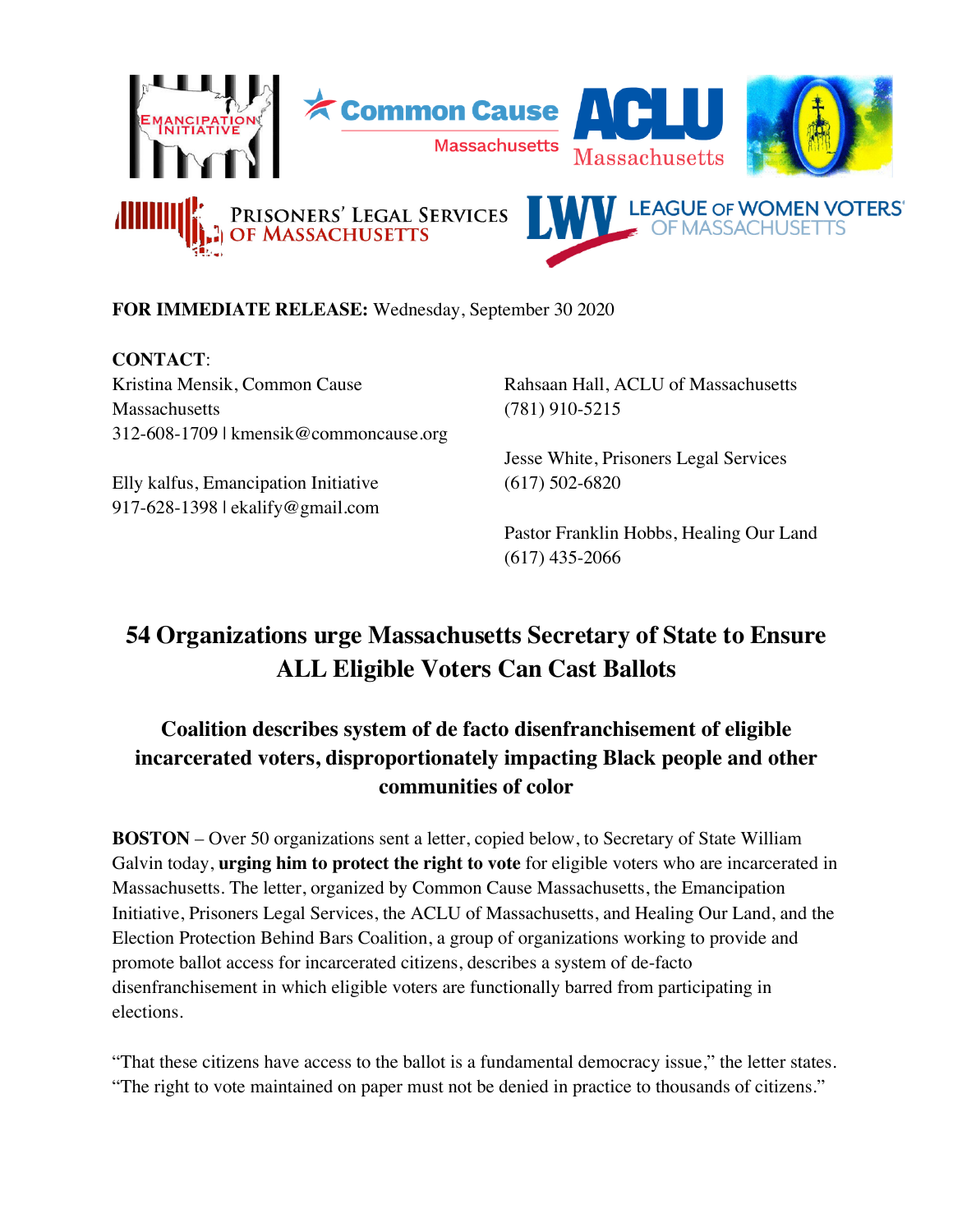Because Massachusetts disproportionately incarcerates Black citizens and citizens of color, the coalition argues that the lack of ballot access in jail also strips political power and representation from those communities, too. The groups urge the Secretary to consider this issue as a fundamental civil rights and racial justice issue, especially "in light of the mass mobilization for racial justice and renewed civil rights movement."

"We recognize that the Secretary of Commonwealth is facing numerous competing priorities – this year more than ever," **said Kristina Mensik, Assistant Director of Common Cause Massachusetts**. "But *especially* in this moment of national reckoning with systemic racism in America, we cannot let another election pass by in which eligible voters – disproportionately Black and POC – are unable to exercise their right to vote."

Eligible incarcerated voters are unable to participate – or denied streamlined access to the ballot – for multiple reasons. There are no standards in place holding sheriffs across counties to provide ballot access, and little communication and guidelines are in place for elections officials. As a result, the groups report, many elections officials do not know who is and is not eligible. The organizations report that sheriffs and jail staff often say that any incarcerated eligible voter can access an absentee ballot if they simply request one from the right jail staff member; but for too many incarcerated voters, that process does not work.

"Anyone who has the right to vote on paper must also have it in practice," says **elly kalfus, coordinator with Emancipation Initiative** which works with incarcerated people who want to have a voice in government. "We need transparency. We need access to data on the number of incarcerated eligible voters, because without it we have no idea how many of the 10,000 eligible incarcerated voters in the state are regularly disenfranchised."

What's more, the organizations argue, for a population of citizens in state control, the burden should fall on the state to provide access. In past elections and in other states, eligible voters have been able to participate only because of efforts by volunteers to provide absentee applications, postage, guidance, and information on candidates. In no instance should it be the responsibility of volunteers, rather than the state, to ensure citizens can exercise their right to vote. And given that civic engagement – voting – prevents recidivism, securing access to the ballot for incarcerated eligible voters is in the interest of public safety.

"We recently witnessed a record increase in voter participation during the primary election, due in large part to the increased availability of voting by mail. This confirms that increased access leads to increased participation. There is no reason for eligible voters, who happen to be incarcerated, to miss out on the benefits of this increased access because sheriffs and municipal clerks lack guidance on voting procedures." said **Rahsaan Hall, director of the Racial Justice**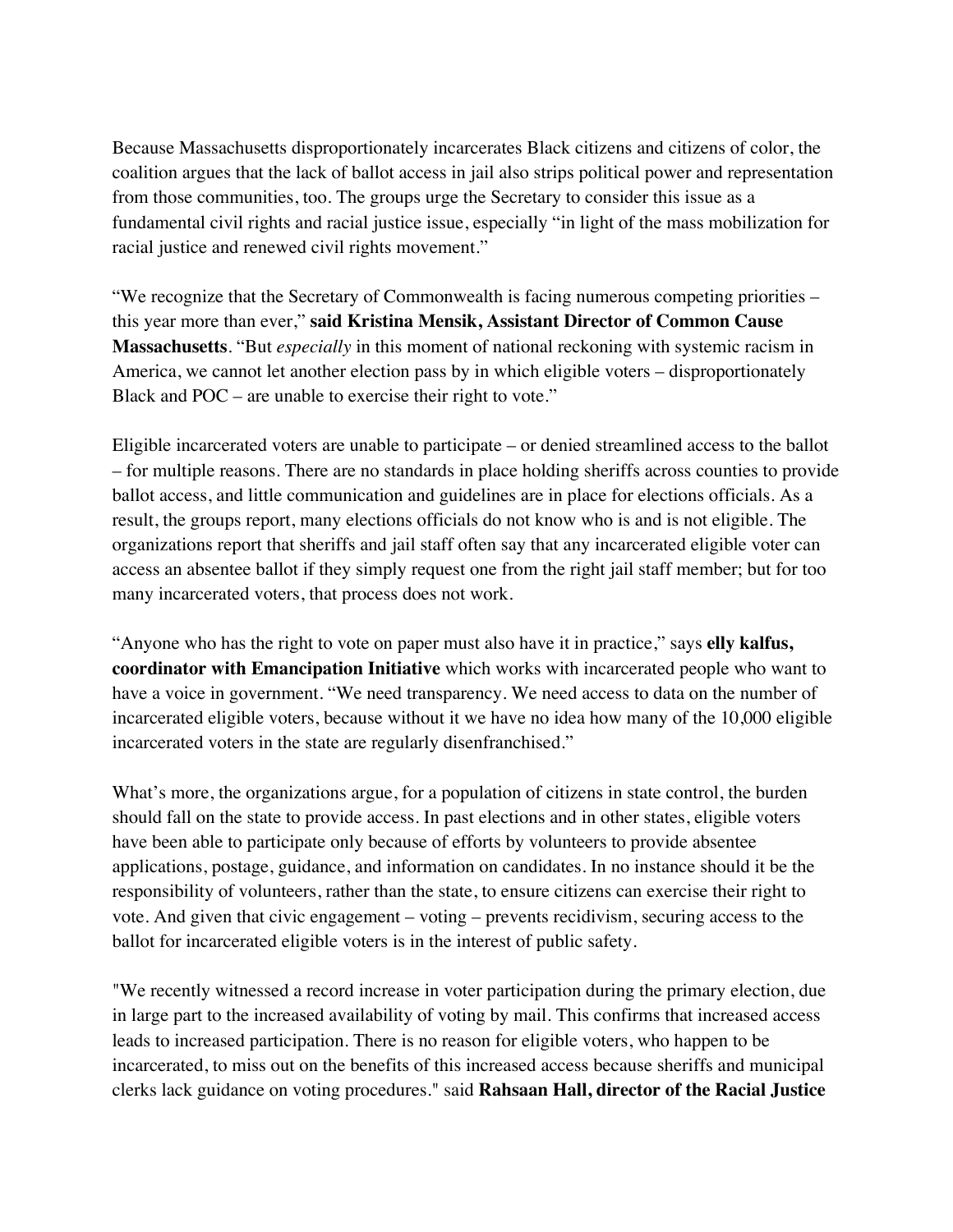**Program at the ACLU of Massachusetts**. "This is particularly concerning in light of the fact that Black people and other people of color are incarcerated in Massachusetts at grossly disproportional rates."

"As we continue to reckon with the impacts of structural racism, the Commonwealth cannot continue to permit incarcerated eligible voters, disproportionately black and brown people, to be disenfranchised through structural barriers that can be easily overcome with guidance and leadership from the Secretary of State," says **Lizz Matos, executive director of Prisoners' Legal Services**, "We hope that one day very soon all incarcerated persons will have the right to vote, but until then, it is a matter fundamental to our democracy that those who have the right to vote are enabled to exercise it on election day."

"We are in unprecedented times, and need unprecedented bold leadership from Secretary Galvin, says **Pastor Franklin Hobbs, of Healing Our Land**. "It is a civil rights infringement not to put infrastructure in place for citizens - returning or incarcerated - to exercise their right to vote."

"The League of Women Voters believes that voting is a fundamental citizen's right that must be guaranteed," says **Colleen Kirby, Criminal Justice reform specialist for the League of Women Voters of Massachusetts**. "It is essential to have easily-followed guidelines for all Sheriffs and Town Clerks to follow so citizens in State custody can increase their participation in elections and thus in their communities."

###

*The Election Protection Behind Bars Coalition is led by Common Cause Massachusetts, the Emancipation Initiative, Prisoners Legal Services, the ACLU of Massachusetts, the League of WOmen Voters of Massachusetts, and Healing our Lands. Participating organizations include the Real Cost of Prisons Project, Decarcerate Western Massachusetts, Black & Pink Boston, MOCHA, Bristol County for Correctional Justice, The Sentencing Project, and more. Additional information can be found at. www.safeelectionsma.org/behindbars*

September 30, 2020

William Galvin Secretary of the Commonwealth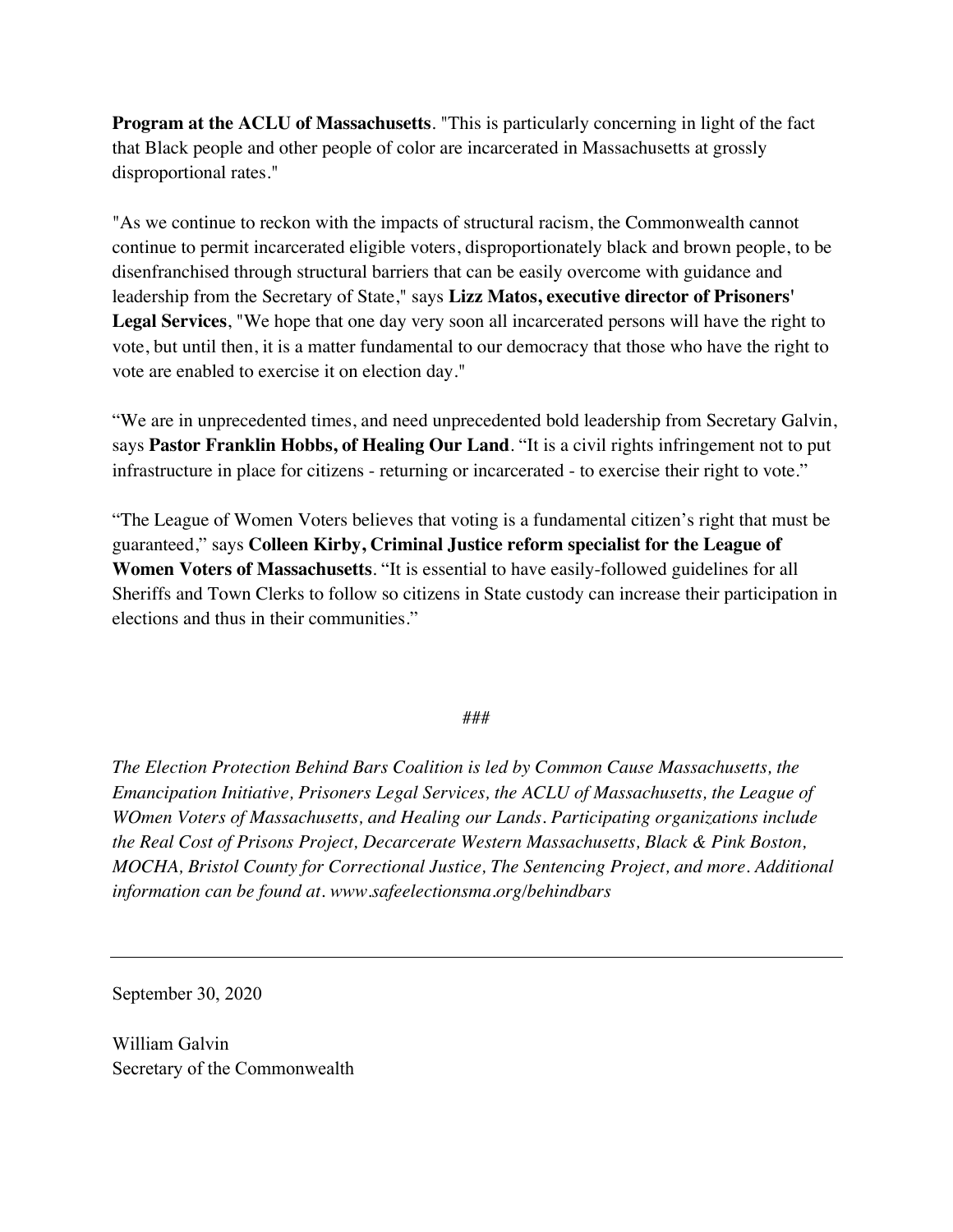Michelle Tassinari Director and Legal Counsel, Office of the Secretary of the Commonwealth

Cc' Attorney General Maura Healey

Dear Secretary Galvin and Director Tassinari,

More than 40 years ago, in *O'Brien v. Skinner*, the Supreme Court affirmed that states cannot deny eligible incarcerated voters access to the ballot simply because they are incarcerated. Yet, every election cycle including in this month's primary election, eligible voters in Massachusetts did not or could not vote while incarcerated.

As in all states, Massachusetts citizens 18+ who are held on pre-trial detention maintain the right to vote, and additionally, those held on misdemeanor convictions or civil commitments maintain the right to vote as well. That these citizens have access to the ballot is a fundamental democracy issue - the right to vote maintained on paper must not be denied in practice to thousands of citizens. What's more, civic participation reduces the likelihood of re-arrest, and, protecting and promoting access to the ballot is in the interest of public safety.<sup>1</sup>

As the rest of the nation mobilizes around ensuring justice-involved citizens can exercise their constitutional right to vote, Massachusetts should be able to take pride in leading on this issue. **We are writing to you today to ask that you issue clear guidance to systematize and secure access to the ballot for those who maintain their right to vote while held in state custody. Our letter details the problems that must be addressed in that guidance, and we are attaching best practices that we urge you to consider.** 

Our coalition has found that eligible voters who are incarcerated on Election Day are unable to participate in our elections for two main reasons, also detailed in a 2019 Report from the Emancipation Initiative:

- ➢ *A lack of systems to enable voting*: Incarcerated voters often have inconsistent or no access to the internet, government offices, and other information essential for voting, such as election deadlines, voting registration records, absentee ballot applications, and information on candidates. They rely on others to provide them with these resources. Without guidelines or regulations requiring sheriffs and local election officials to provide this information and these resources to voters in jails, voters in jails cannot be assured access to the ballot box. We ask that you provide such guidance - our suggestions are attached and we would welcome the opportunity to discuss these matters with your office.
- ➢ *Registration and Residency determinations:* In Massachusetts, incarcerated voters are specially qualified and allowed to request and cast an absentee ballot - and do so without being previously

<sup>1</sup> The Sentencing Project, *Felony Disenfranchisement: A Primer* (2019): https://www.sentencingproject.org/publications/felony-disenfranchisement-a-primer/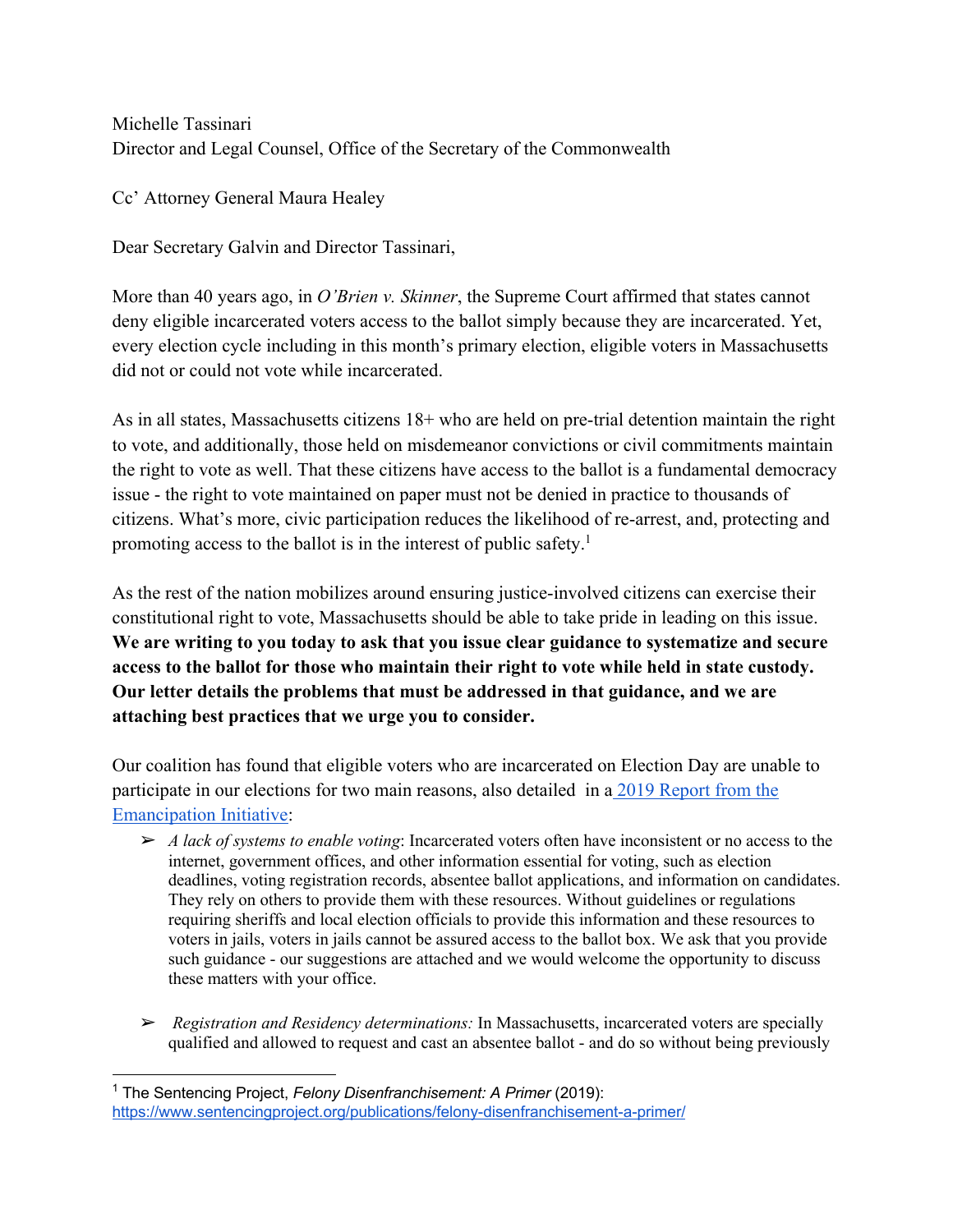registered.<sup>2</sup> However, to our knowledge, the Secretary of Commonwealth has not issued any clear guidelines or communications to local elections officials affirming this right, or how they are to determine both eligibility and residency of incarcerated voters.

As a result of this lack of clarity, election officials across the state make inconsistent decisions granting absentee ballot applications. This happens when incarcerated voters request a ballot using their previous address, either because election officials do not believe they can grant absentee ballots to these individuals generally; because they do not know that these voters are specially qualified, so not required to be registered; or if they determine that there is insufficient evidence of the voter's residence - but there is little guidance or transparency for voters and election officials alike on how to make determinations. Just this month, a town clerk informed us that without regulations issued by the Secretary of State, she would not be convinced to grant absentee ballots to incarcerated voters not previously registered. Many of these rejections happen without adequate time for an incarcerated would-be voter to reapply. Therefore, clear standards are needed for ensuring requests for absentee ballots by incarcerated persons are not wrongly rejected and that these individuals are not denied their constitutionally protected right to vote, either because of their incarceration or because they claim a residence.

Finally, incarcerated voters also have their absentee ballot applications rejected when they apply to vote in the community where they are incarcerated. We support the right of incarcerated citizens to establish domicile in their community of incarceration, as allowed by Massachusetts law, especially for voters who are incarcerated for extended periods of time. While the Supreme Judicial Court ruled in 1978 that incarcerated voters may change their domicile to their community of incarceration, the Court indicated that merely completing an affidavit to this effect may not be sufficient to require elections officials to accept this claim of residence, but no further guidance has been provided. Incarcerated eligible voters need clear guidelines on the requirements for establishing domicile, and the criteria that elections officials use to make their determinations must be clear, publicly available, and transparent.

This is what is known as "de facto disenfranchisement," where, although the law says these citizens can vote, functional barriers make it difficult or impossible. In light of these findings, it is clear that a statewide process must be in place for protecting and promoting access to the

- *(ii) absent from the commonwealth; or*
- *(iii) confined in a correctional facility or a jail, except if by reason of a felony conviction.*
- Section 91A: https://malegislature.gov/Laws/GeneralLaws/PartI/TitleVIII/Chapter54/Section91A Section 89: https://malegislature.gov/Laws/GeneralLaws/PartI/TitleVIII/Chapter54/Section89

<sup>&</sup>lt;sup>2</sup> General Laws Section 1: https://malegislature.gov/Laws/GeneralLaws/Partl/TitleVIII/Chapter50/Section1 *''Specially qualified voter'', a person (a) who is otherwise eligible to register as a voter; and (b) (1) whose present domicile is outside the United States and whose last domicile in the United States was Massachusetts; or (2) whose present domicile is Massachusetts and who is:*

*<sup>(</sup>i) absent from the city or town of residence and in the active service of the armed forces or in the merchant marine of the United States, or a spouse or dependent of such person;*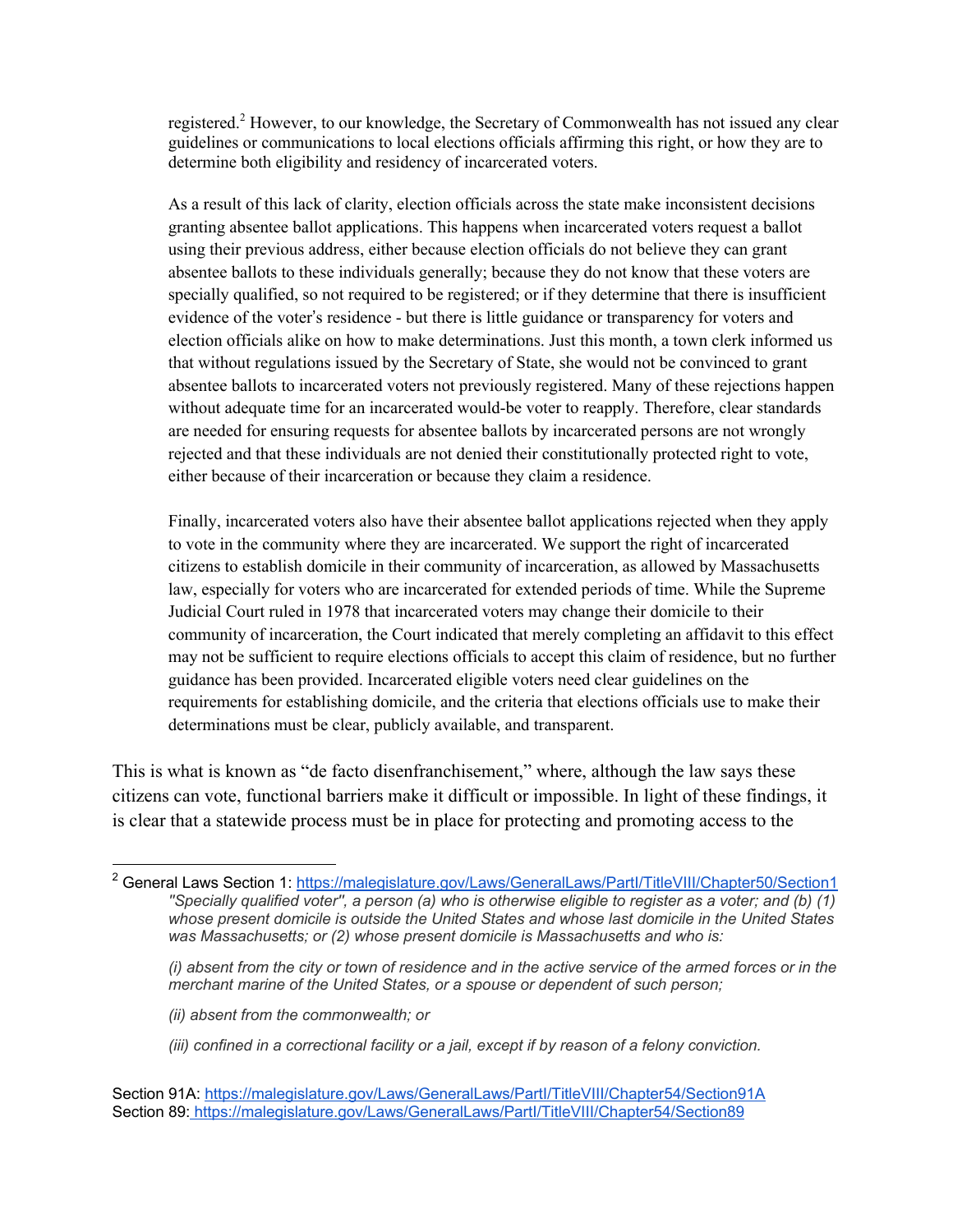ballot for incarcerated eligible voters. We believe that your office is well-positioned to usher in this much needed change, and we offer our support in working with you to create and disseminate these guidelines.

That the fundamental barrier is administrative for would-be voters who are in state and county custody is unacceptable. **We understand the great many burdens on election officials and your office especially during this time, but** *incarcerated eligible voters are eligible voters*  **whose right to vote means little without true access to the ballot.** And the regulations we request you provide are essential for protecting Massachusetts citizens' constitutional right to vote in our elections.

With your guidance in place ensuring would-be voters have access to the ballot, those organizations that work with incarcerated Bay Staters can conduct the same kind of GOTV programs that we do in other communities across the state, by disseminating information about candidates and races. In counties that have allowed volunteers to bolster ballot access efforts in Massachusetts and other states, we've seen significant participation. The effort of these volunteers is laudable, but their energy should be reserved for motivating incarcerated citizens to exercise a right to vote that is actively protected by the state, rather than calling Sheriffs' offices to try to negotiate access to hand out registration forms, or hand-delivering ballot applications to town clerks offices across the state.

**We also urge you to consider this issue in light of the mass mobilization for racial justice and renewed civil rights movement.** In our state, Black communities make up just six percent of our total population, but constitute over 26 percent of our incarcerated population. Latino Bay Staters constitute ten percent of our state population but 24 percent of our incarcerated population.34 The issue of ballot access in jail is fundamentally an issue about civil rights and racial equity, and an issue you can take action on in support of Black lives.

We understand that 2020 is an extremely challenging year for election administration, and we appreciate all that you are doing to protect ballot access for eligible voters in our state. We also understand that much of this work is currently left to the jurisdiction of sheriffs, whereas other states, like Colorado, have had success promoting ballot access with such regulations from their Secretaries of State. A statewide process is crucial so that accidents of geography do not determine whether incarcerated voters are denied their constitutional rights. We urge you to take into consideration what we know from years past: that without regulations and guidelines, many Massachusetts citizens' right to vote will be rendered meaningless if they are incarcerated on Election Day.

<sup>3</sup> Daniel Nichanian, *In Massachusetts, the Democratic Party Shifts Toward Supporting Voting Rights for All*. The Appeal (August 2020): https://theappeal.org/politicalreport/massachusetts-voting-rights-primaries/

<sup>4</sup> Prison Policy Initiative, Massachusetts Profile: https://www.prisonpolicy.org/profiles/MA.html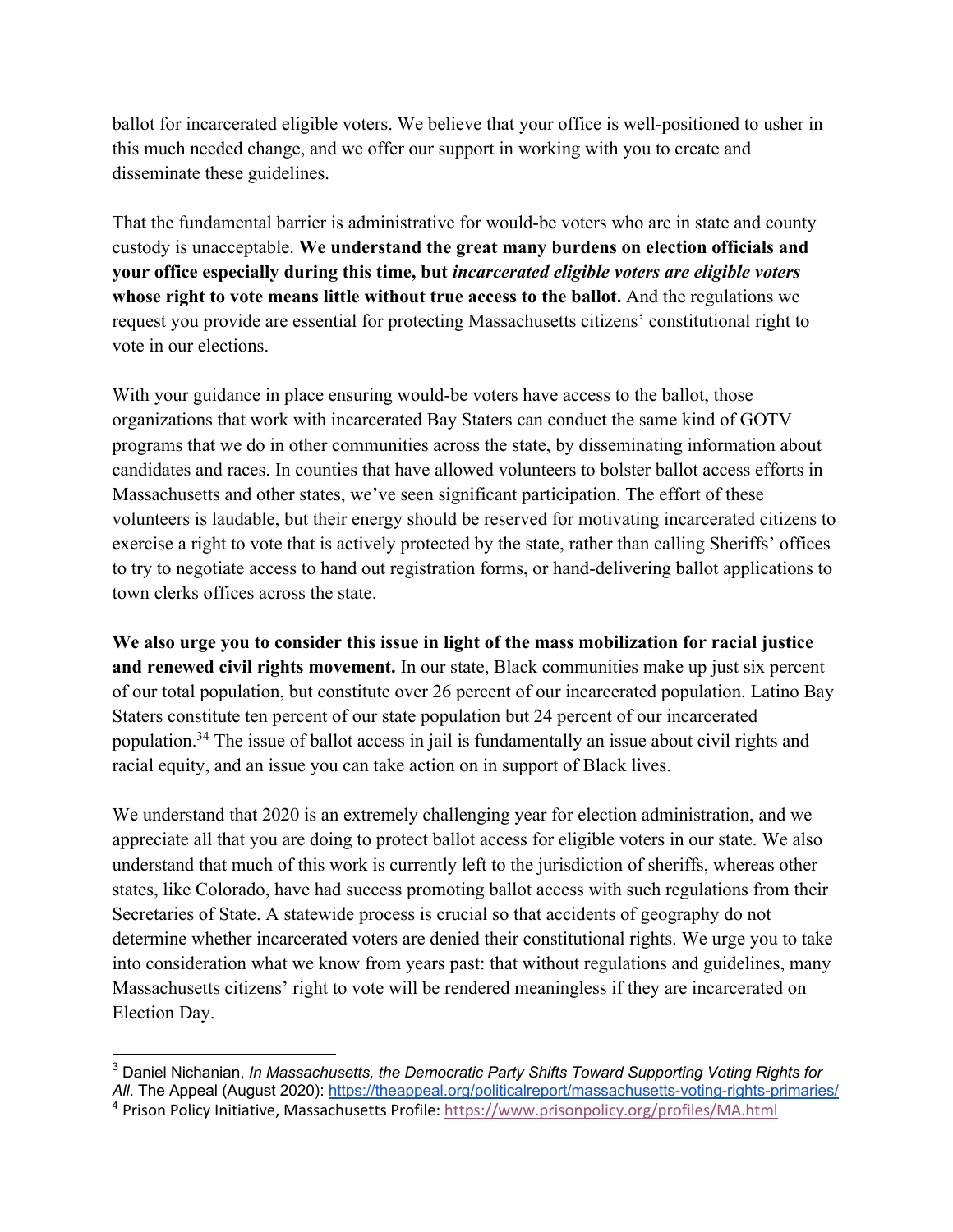The State must ensure that Black and brown communities who are disproportionately impacted by hyper-policing and mass incarceration do not also remain de facto disenfranchised due to fundamentally administrative barriers and a lack of oversight.

We would welcome the opportunity to discuss these matters.

## Sincerely,

Kristina Mensik, Common Cause Massachusetts

Elly kalfus, Emancipation Initiative

Rahsaan D. Hall, ACLU of Massachusetts

Jesse White, Prisoners' Legal Services

Sophia Hall, Lawyers for Civil Rights

Cassandra Bensahih, Massachusetts Against Solitary Confinement

Pastor Franklin Hobbs, Healing Our Land

Judy Zaunbrecher and Elizabeth Foster-Nolan, co-presidents, League of Women Voters of Massachusetts

Beth Huang, Massachusetts Voter Table

Cheryl Clyburn Crawford, MassVOTE

Jonathan Cohn, Progressive Massachusetts

Karen Chen, Chinese Progressive Association

Justin Helepololei, Decarcerate Western Massachusetts

Lois Ahrens, The Real Cost of Prisons Project

Kathleen Talbot, Holyoke Chapter Neighbor to Neighbor

Amy Harris, The League of Women Voters of the Cape Cod Area

Henry H. Wortis, Our Revolution-Massachusetts

Judith Reilly, The League of Women Voters of Salem Jail Voting Working Group

MA Prisoners and Organizers Working for Enfranchisement and Restoration (Mass POWER)

Charles Hamilton Houston Institute for Race and Justice at Harvard Law School

Isabel Gonzalez-Webster, Worcester Interfaith

Noemi Ramos, New England United 4 Justice

Worcester Branch NAACP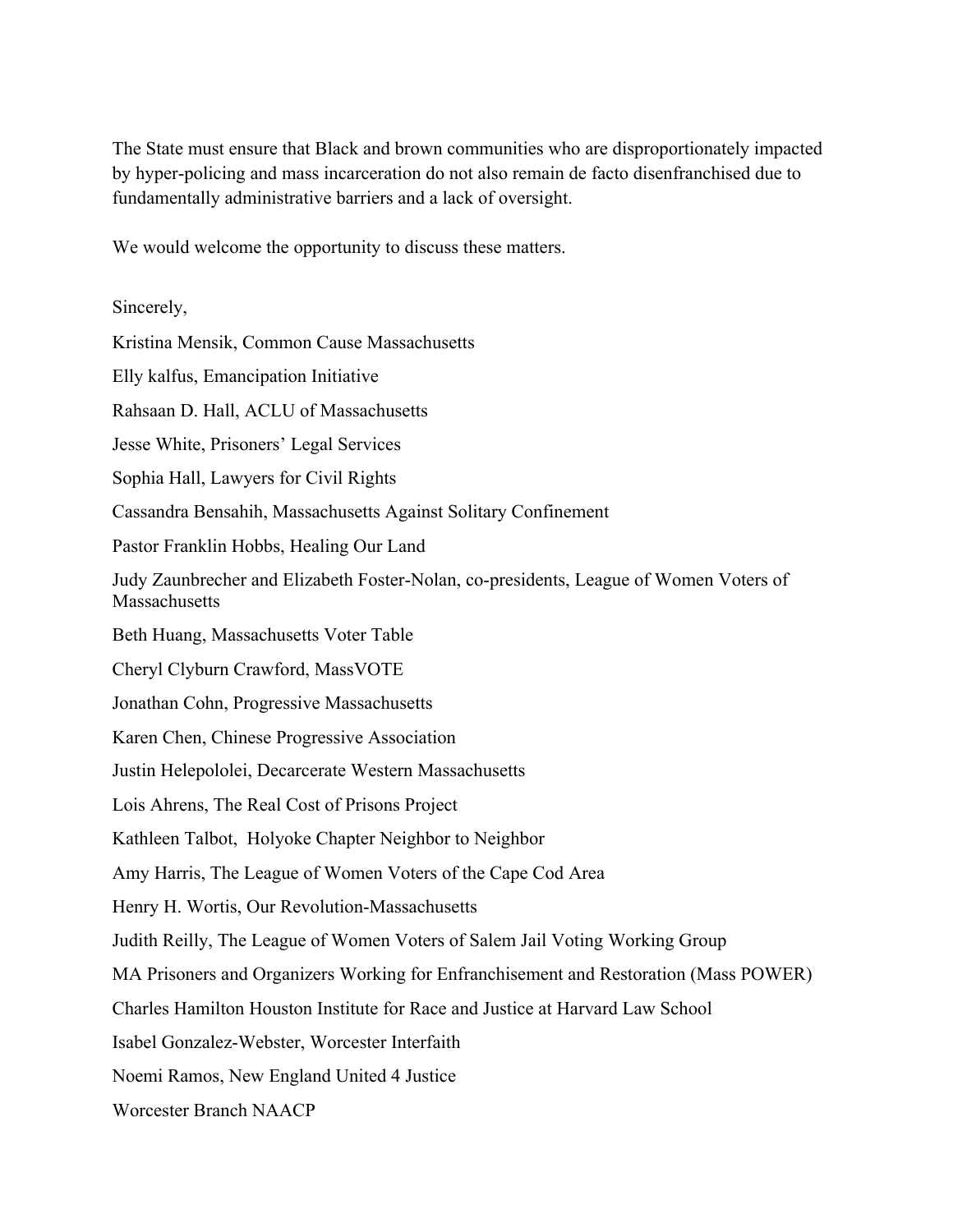Congregation Dorshei Tzedek, Criminal Justice Task Force Lisa Owens, City Life/Vida Urbana Sasha Goodfriend, Massachusetts Chapter of the National Organization for Women Frances Moore Lappé, Small Planet Institute Robin Chen, League of Women Voters of Boston Mehreen N. Butt, Planned Parenthood Advocacy Fund Carla Cooper, Indivisible Martha's Vineyard Casey Bowers, Environmental League of Massachusetts Winnie Minjae Lee, Black & Pink Boston Honorable Jay D. Blitzman, Juvenile Court (Ret.) Bridget Conley, World Peace Foundation Sana Fadel, Citizens for Juvenile Justice Aleks Kajstura, Prison Policy Initiative Jean Trounstine, Coalition for Effective Public Safety Bristol County for Correctional Justice Richard T. Moultrie, VOTE New Bedford Cindy Rowe, Jewish Alliance for Law and Social Action Criminal Justice Committee - Arise for Social Justice Michael Chen, Sunrise Movement - Boston Showing Up for Racial Justice Boston (SURJ Boston) National Association of Social Workers-Massachusetts Chapter Diane G Drake, Chair, DTC Edgartown, MA Amy Leos-Urbel and Pamela Schwartz, co-chairs, Tikkun Olam/Social Justice Committee, Congregation B'nai Israel, Northampton Lucy M. Candib, M.D. Co-Chair, Peace and Social Concerns and Outreach Committee, Worcester Friends Meeting Tristan Grieve, March For Our Lives: Massachusetts Judy Diamondstone, Renewable Energy Worcester The Massachusetts Women of Color Coalition Rev. Jose Encarnacion, Christian Community Church and Shalom Neighborhood Center